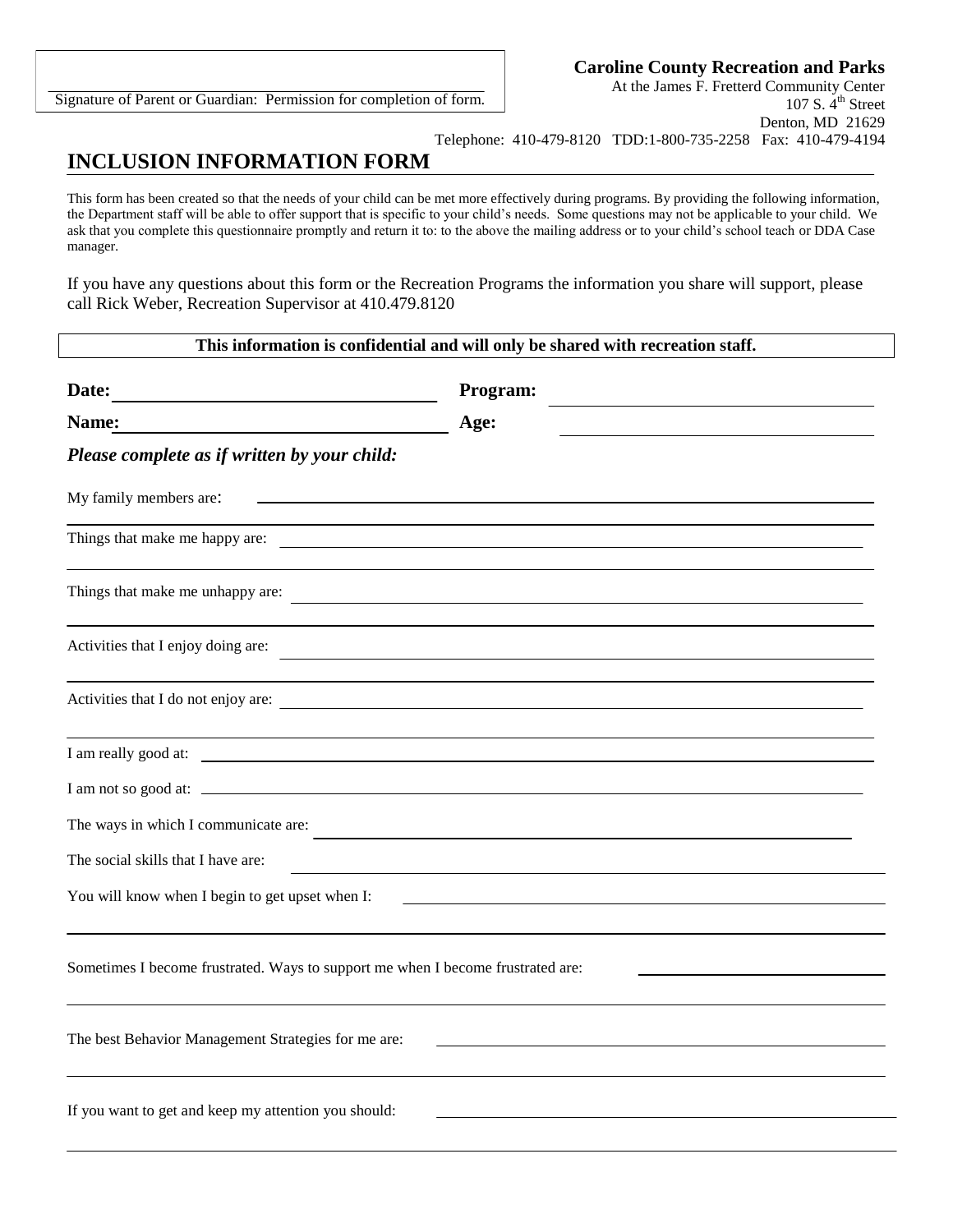| The best way to introduce a new activity to me is by: |  |
|-------------------------------------------------------|--|
|                                                       |  |

|    | During transitions, it is helpful to me if you:                              | and the control of the control of the control of the control of the control of the control of the control of the                 |
|----|------------------------------------------------------------------------------|----------------------------------------------------------------------------------------------------------------------------------|
|    | The swim skills that I have are:                                             | <u> 1989 - Johann Barbara, martin amerikan basar dan basa dan basar dan basar dalam basa dan basar dan basar dan</u>             |
|    |                                                                              | While I am swimming the assistance or swimming devices that I need are:                                                          |
|    | Physical or health problems that I have or medications that I take are:      |                                                                                                                                  |
|    | I am allergic to: (Please include food allergies)<br>I need assistance when: | and the control of the control of the control of the control of the control of the control of the control of the                 |
|    | guardian immediately:                                                        | There are some health problems or behaviors that I have. If you see any of the following signs please call my mom, dad or        |
|    |                                                                              | ,我们也不会有什么。""我们的人,我们也不会有什么?""我们的人,我们也不会有什么?""我们的人,我们也不会有什么?""我们的人,我们也不会有什么?""我们的人                                                 |
| 1. | Primary caregiver's name:                                                    | <b>CAREGIVER/GUARDIAN INFORMATION</b>                                                                                            |
| 2. | Relationship to Program Participant:                                         |                                                                                                                                  |
| 3. |                                                                              | Program Participant's Disability: Please identify the program participant's disabilities in priority order. Note all that apply. |
|    | Autism                                                                       | <b>Mental Retardation</b>                                                                                                        |
|    | <b>Behavior Problems</b>                                                     | Multiple Sclerosis                                                                                                               |
|    | <b>Blindness/Severe Visual Impairment</b>                                    | Muscular Dystrophy                                                                                                               |
|    | Cerebral Palsy                                                               | Orthopedic Impairment                                                                                                            |

Cystic Fibrosis Specific Learning Disability Deafness/Severe Speech/Language Impairment

Head Injury **Calculation Controllering Controllering Controllering Controllering Controllering Controllering Controllering Controllering Controllering Controllering Controllering Controllering Controllering Controllering C** 

Hearing Impairment Spina Bifida

Mental Disorder Other:

Epilepsy/Seizure Disorder Spinal Cord Injury